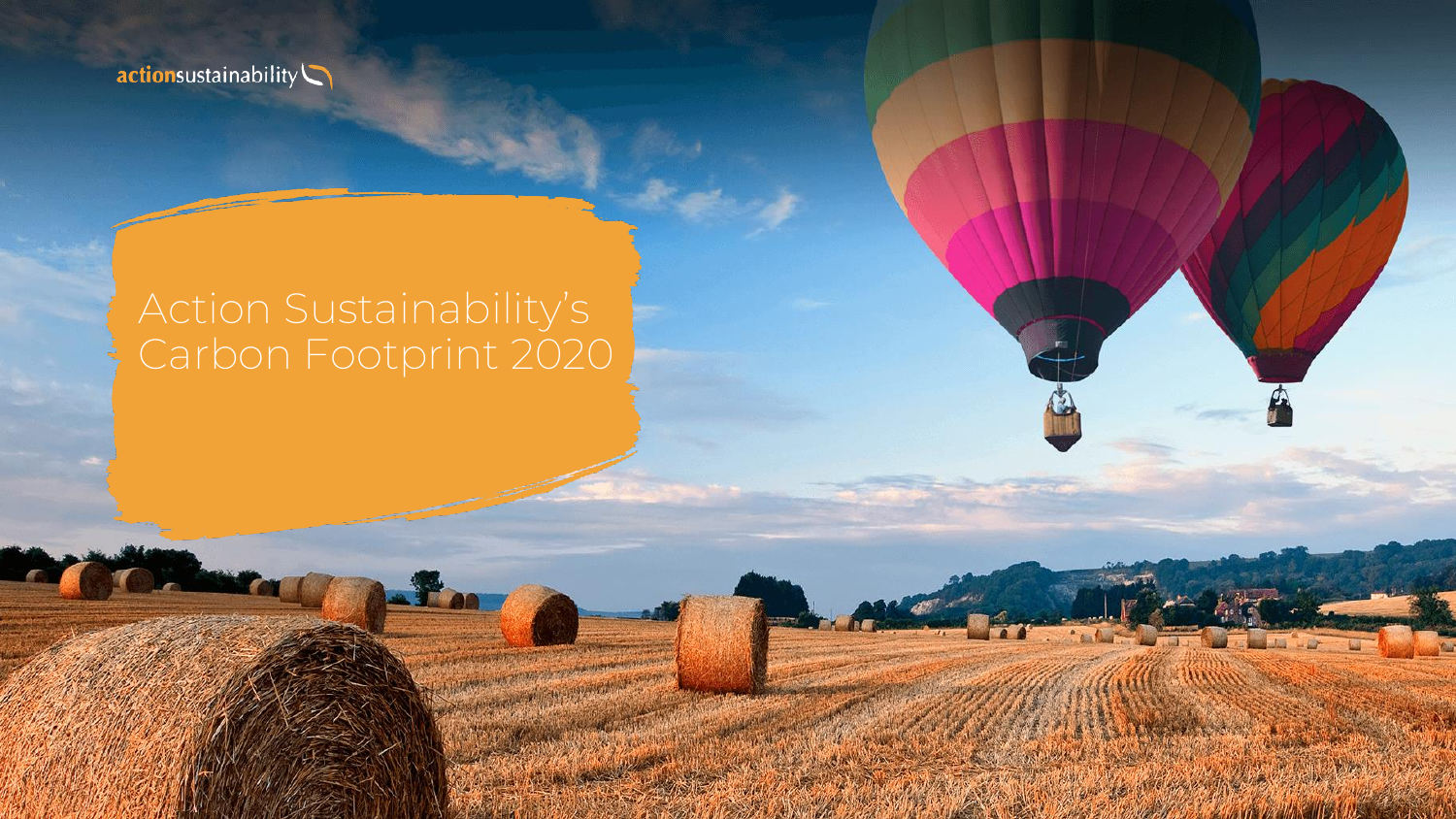

### To be a net zero carbon business and achieve a year-on-year reduction in our carbon emissions.

Action Sustainability are signed up to the Science Based Targets Initiative and commit to a 1.5C aligned target.

Action Sustainability commits to reduce absolute scope 1 and scope 2 GHG emissions 46% by 2030 from a 2019 base year, and to measure and reduce its scope 3 emissions.

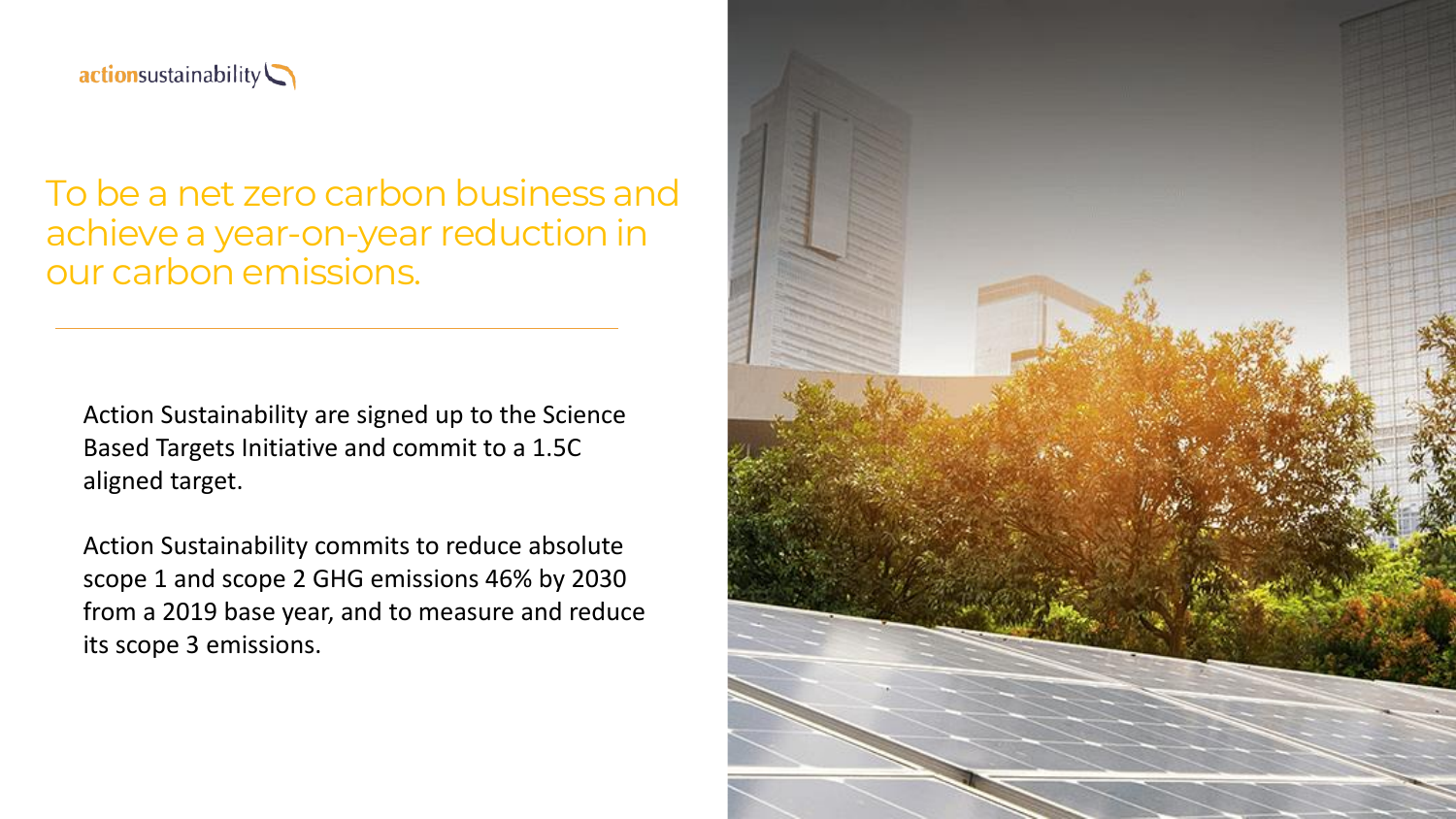#### actionsustainability

## 2020 Carbon Footprint

Total 2020 carbon footprint accounts for 41 tCO<sub>2</sub>e

Scope 3 continues to dominate our footprint, at 88% of our overall total. In 2019 our footprint was 115 tCO<sub>2</sub>e and was dominated by delegate travel to events, however Covid-19 lockdowns and virtual working in 2020 led to a significant reduction in carbon emissions.

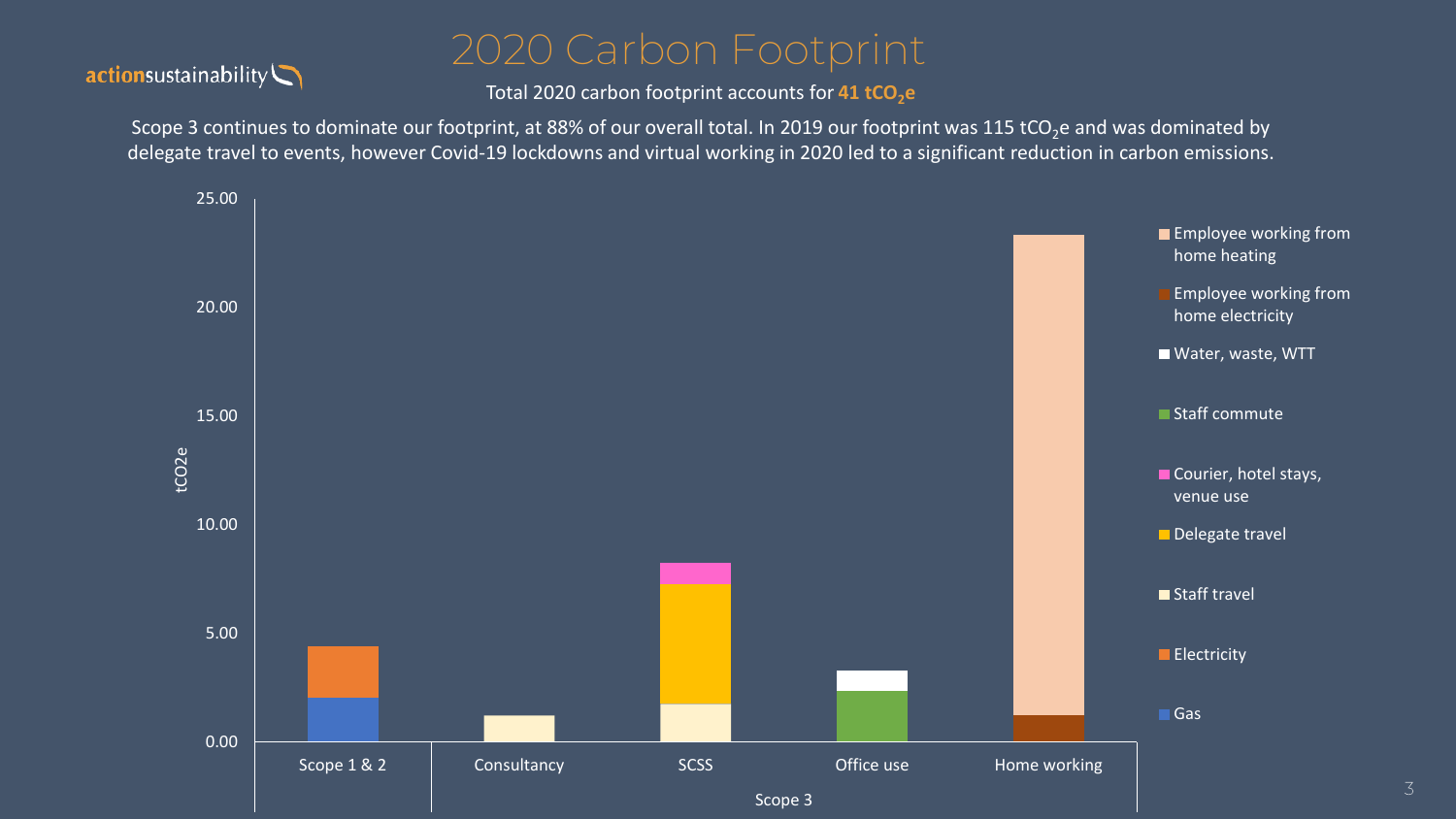## A reminder of our 2019 Carbon Footprint

#### actionsustainability

TOTAL 2019 carbon footprint accounts for **115 tCO2e**

Indirect scope 3 emissions dominate our footprint, at 95% of our overall total

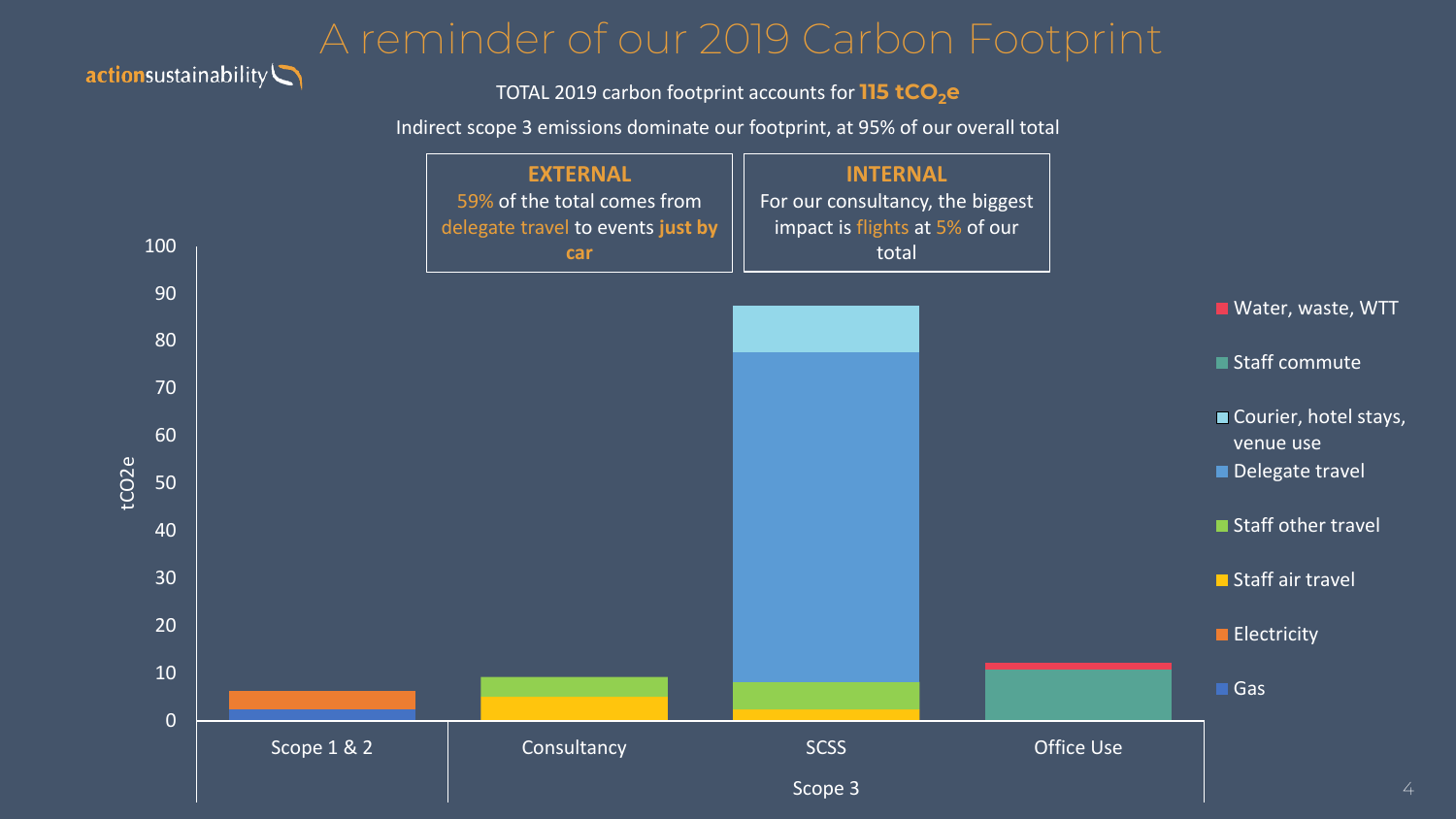



- Covid-19 lockdowns have significantly reduced AS' carbon footprint to  $41$ tCO<sub>2</sub>e in 2020 (compared with 115tCO<sub>2</sub>e in 2019), as all events and training became virtual at the end of March 2020 and all employees worked from home.
- Virtual working in 2020 proved that AS could deliver training and events virtually. Therefore in 2021 and onwards, AS will continue to work remotely where applicable.

Strategy:

- Reduce our carbon as far as possible, especially by continuing to deliver virtual training sessions, as proven during 2020 that we can deliver successfully.
- Focus on reducing the hotspot areas delegate travel to events when face-to-face is deemed a priority over virtual.
- Use a credible offsetting scheme, such as the Gold Standard, to offset what we can't reduce at this stage.